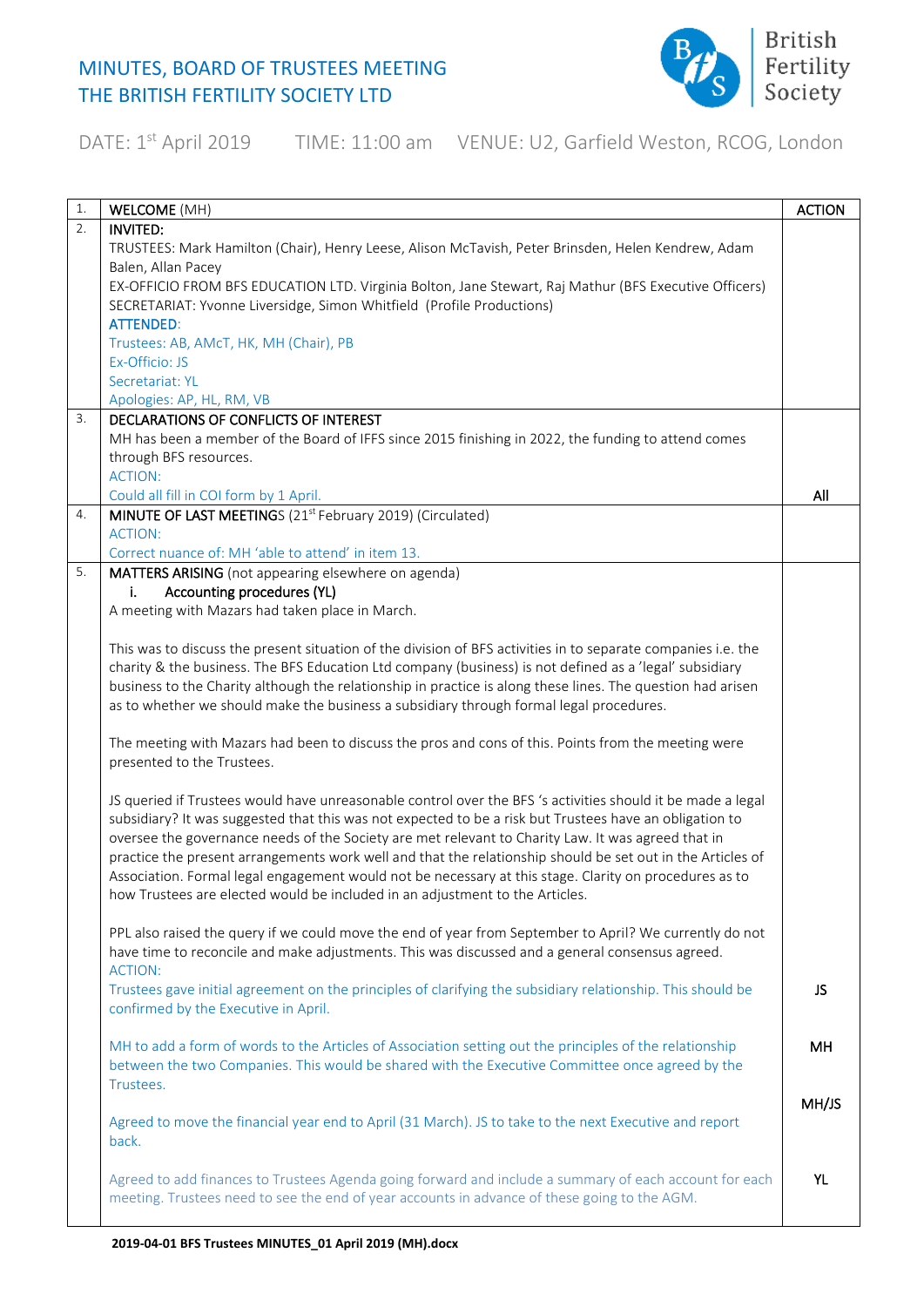|    | 2019-04-01 BFS Trustees MINUTES_01 April 2019 (MH).docx                                                           |            |
|----|-------------------------------------------------------------------------------------------------------------------|------------|
|    | Meetings (AB to Liaise with Ian Aird, Chair of the sub-committee)                                                 | AB         |
|    | Subcommittee responsibilities were agreed as:                                                                     |            |
|    | <b>ACTIONS:</b>                                                                                                   |            |
|    | to GDPR is another area of mutual interest.                                                                       | note       |
|    | be involved include Finance, Meetings and Training, Governance of Data Protection relevant                        | All to     |
|    | subsidiary company on behalf of the Board. The subcommittees where we need Trustees to                            |            |
|    | It was agreed that individual Trustees should take an interest in specific areas of work of the                   |            |
|    | Representation of Trustees at Executive and sub-committees<br>i.                                                  |            |
|    | The principles of the relationship had been discussed (Section 05 i above).                                       |            |
| 7. | CHARITY AND SUBSIDIARY COMPANY RELATIONSHIP (Paper from MH circulated)                                            |            |
|    | Updated information and pictures (JS) will be added to the Trustee webpage.                                       | YL         |
|    | <b>ACTIONS:</b>                                                                                                   |            |
|    | Website details<br>v.                                                                                             |            |
|    | Secretariat to issue invitations to both AGM's at the appropriate time to members                                 | <b>YL</b>  |
|    | <b>ACTION:</b>                                                                                                    |            |
|    | The Chair of Trustees will be in attendance.                                                                      |            |
|    | both Companies).                                                                                                  | <b>ALL</b> |
|    | Executive Officers (Chair/Treasurer/Secretary) will present reports on activities and finances on behalf of       |            |
|    | Conference at the same time. All members are invited as usual.                                                    |            |
|    | Both companies require to hold AGM's. It was agreed to have the two AGMs, conducted at the Fertility              |            |
|    | <b>Annual General Meetings</b><br>iv.                                                                             |            |
|    | Relevant documents had been circulated by MH. It was reported they had been useful.                               |            |
|    | Induction pack<br>iii.                                                                                            |            |
|    | approved.                                                                                                         |            |
|    | The paper circulated from MH outlining the gradual rotation of Trustees over the next 3 years was                 |            |
|    | Period of office<br>ii.                                                                                           |            |
|    | Some names were suggested and MH will approach them directly.                                                     | MH         |
|    | <b>ACTION:</b>                                                                                                    |            |
|    | members and it was discussed that a Counsellor was missing from the list also.                                    |            |
|    | It was further queried if we invite others if SN is not able to join us. e.g: would it be helpful to have two lay |            |
|    |                                                                                                                   |            |
|    | appointment                                                                                                       |            |
|    | seemed apparent. Declaration of Interest procedures will be followed in the usual way in formalising the          |            |
|    | MH in April. It was queried if there were any conflicts of interest with PET being a Charity also? None           |            |
|    | Sarah Norcross has in principle agreed to join the Board of Trustees and has said she would confirm with          |            |
|    |                                                                                                                   |            |
|    | PB and HK are to step down in January 2020 and replacement Trustees will be appointed                             |            |
|    |                                                                                                                   |            |
|    |                                                                                                                   |            |
|    | the BFS as he steps down as Trustee.                                                                              |            |
|    | The Board recorded the profound gratitude of the Society to Peter Wardle for his input over many years to         |            |
|    | Board appointments/resignations<br>i.                                                                             |            |
| 6. | <b>BOARD MEMBERSHIP</b> (Paper from MH circulated)                                                                |            |
|    | could be reviewed going forward.                                                                                  |            |
|    | All current credit cards have been deactivated and it was agreed JS did not require another card, but this        |            |
|    | Credit/Debit Cards (YL)<br>ii.                                                                                    |            |
|    | in any of the documentation for members.                                                                          | JS.        |
|    | JS to ask Jadava Jeve to find out if the Limited liability of members information is written anywhere already     |            |
|    |                                                                                                                   | MH         |
|    | MH to add information to clarify membership/Trustee details to the Articles of Association.                       |            |
|    | <b>ACTION:</b>                                                                                                    |            |
|    | assets of the BFS in the future.                                                                                  |            |
|    | was required in the future e.g. if the Trustees determined that it might be worth considering investing           |            |
|    | assessment procedures had confirmed that our liability risk was low. This can be reviewed if it was felt it       |            |
|    | It was also queried if we need insurance in case we do or say anything incorrect? It was felt that our risk       |            |
|    |                                                                                                                   |            |
|    | society. Clarity is required on the distinction between ordinary members of BFS and the Trustees.                 |            |
|    | Limited? It is believed that all members have liability. This should be made clear to members on joining the      |            |
|    | It was further queried that because both companies are Ltd, to whom is the liability of the finances              |            |
|    |                                                                                                                   |            |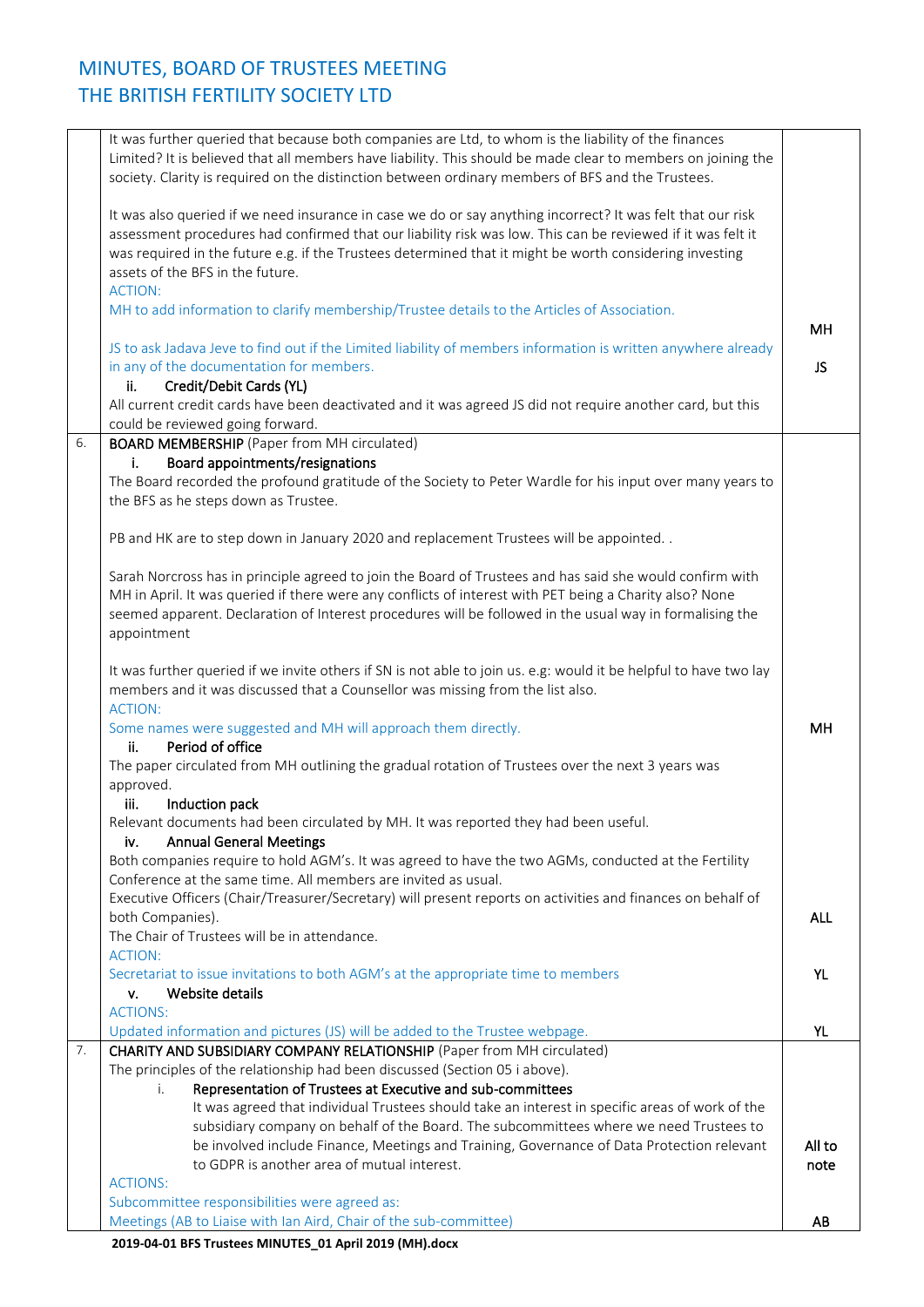|     | Training (AMcT to liaise with Mostafa Metwally, Chair of the sub-committee)<br>Finance: (MH to approach AP to liaise with Ginny Bolton, Treasurer of BFS). | AMcT<br>MH/AP |
|-----|------------------------------------------------------------------------------------------------------------------------------------------------------------|---------------|
|     | GDPR: (MH liaise with Raj Mathur, Secretary of BFS Education Ltd.)                                                                                         | MH.           |
|     | MH will attend the BFS Executive Meetings where possible.                                                                                                  |               |
| 8.  | DECLARATIONS OF INTERESTS PROCESSES                                                                                                                        |               |
|     | Trustees of British Fertility Society Ltd.<br>i.                                                                                                           |               |
|     | ii.<br>Directors of BFS Education Ltd.                                                                                                                     |               |
|     | <b>ACTIONS:</b>                                                                                                                                            |               |
|     | The DOI forms circulated to Trustees by MH previously should be completed and sent to YL to keep on file.                                                  | <b>ALL</b>    |
| 9.  | <b>GPR</b>                                                                                                                                                 |               |
|     | A GDPR compliant security document and procedure is in place managed by Figment.                                                                           |               |
|     | No breaches had been reported, There was nothing further to report.                                                                                        |               |
| 10. | <b>STATUTORY REQUIREMENTS</b>                                                                                                                              |               |
|     | Accounts (To 30 <sup>th</sup> Sep 2018 for both companies to be circulated)<br>i.                                                                          |               |
|     | These were in the final stages of completion by Mazars and will be circulated by YL when available.                                                        |               |
|     | Annual return (Charity Commission)<br>ii.                                                                                                                  | <b>YL</b>     |
|     | This would be completed on time once accounts were complete.                                                                                               |               |
|     | <b>Confirmation Statements (Companies House)</b><br>iii.                                                                                                   | <b>YL</b>     |
|     | The British Fertility Society Ltd. (For 9th May 2019 - Circulated)<br>a.                                                                                   |               |
|     | BFS Education Ltd. (For 19th September 2019)<br>b.                                                                                                         |               |
|     | Statements had been completed on time thus far, nothing further to report.                                                                                 |               |
| 11. | <b>LEGAL DOCUMENTS</b>                                                                                                                                     |               |
|     | Memorandum of Association<br>i.                                                                                                                            |               |
|     | <b>Articles of Association</b><br>ii.                                                                                                                      |               |
|     | Charitable objects<br>iii.                                                                                                                                 |               |
|     |                                                                                                                                                            |               |
| 12. | These had been discussed (5.i).<br>REVIEW OF GOVERNANCE DOCUMENTS                                                                                          |               |
|     | i.                                                                                                                                                         |               |
|     | Scope                                                                                                                                                      |               |
|     | <b>Timing &amp; Responsibilities</b><br>ii.                                                                                                                |               |
|     | Nothing further to report. It is a responsibility of all Trustees to determine if the Charity id fulfilling the                                            | All to        |
|     | requirements of Good Governance as set out in The Health Check document (circulated).                                                                      | note          |
|     | Comments from all Trustees will be invited at the next Trustees Meeting.                                                                                   |               |
|     | iii.<br>Review of the Risk Register                                                                                                                        |               |
|     | The components of the Risk register were discussed in accordance with previously agreed policy. Specific                                                   |               |
|     | items require evaluation at quarterly, six monthly and annual intervals.                                                                                   |               |
|     | In summary:                                                                                                                                                |               |
|     | Risk Register review:                                                                                                                                      |               |
|     | It was agreed that GDPR was the greatest risk, and there had been no issues.                                                                               |               |
|     | All due process and activities to ensure GDPR compliance had already taken place.                                                                          |               |
|     | Regards the Media progress, NM fluctuates in her activity, a few major things have been missed<br>$\bullet$                                                |               |
|     | recently and this was under review. There had been no adverse publicity concerning the BFS                                                                 |               |
|     | All meetings were going well in terms of financial targets.<br>$\bullet$                                                                                   |               |
|     | Donor support fluctuates with Merck & Ferring renegotiating their levels of support. However this<br>$\bullet$                                             |               |
|     | could be balanced with 2 new members.                                                                                                                      |               |
|     | The Financial annual return was on track.                                                                                                                  |               |
|     |                                                                                                                                                            |               |
|     | It was queried how we engage in public policy and report on this. This requires to be evaluated on an                                                      |               |
|     | annual basis. It was agreed that these activities, which are already in motion, would be included in the                                                   |               |
|     | Annual report at the AGM.                                                                                                                                  |               |
|     |                                                                                                                                                            |               |
|     | A summary of activities for Trustee meetings would be useful.                                                                                              |               |
|     | <b>ACTIONS:</b>                                                                                                                                            |               |
|     | YL to set up the Trustees on to the BFS portal to see all documents for meetings going forward, for                                                        |               |
|     | Trustees and Executive meetings.                                                                                                                           | <b>YL</b>     |
|     |                                                                                                                                                            |               |
|     |                                                                                                                                                            |               |